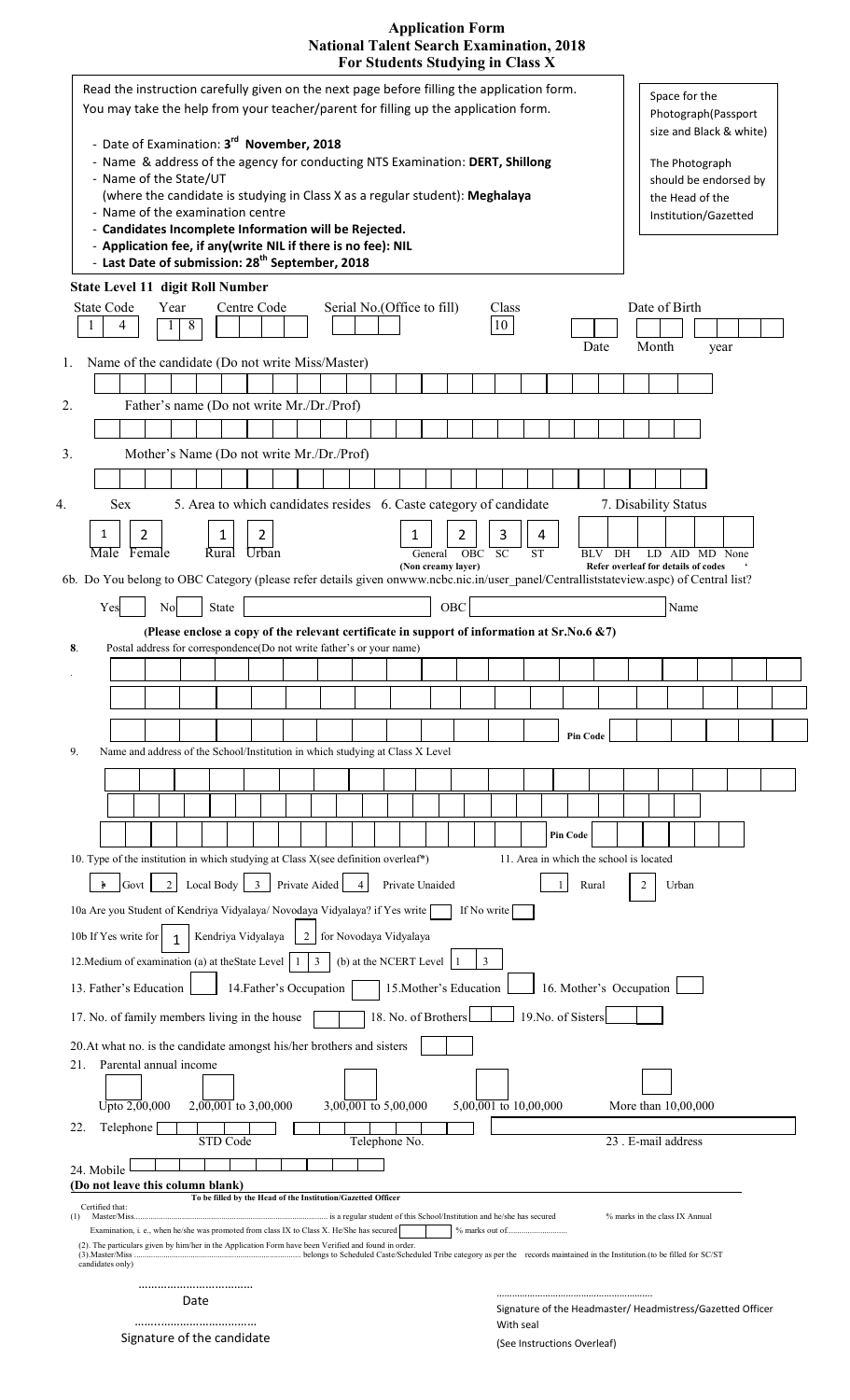### **Coding Plan**

#### **Read instruction carefully before filling up the Application Form.**

- 1. Use only Blue or Black Ball Point pen. WRITE IN CAPITAL LETTERS. Do not mark or write outside the boxes.
- 2. Leave one box blank between two words. Limit your name and/or address within the space provided for it. Please see example as given below.
- 3. Cross $(x)$  only one of the appropriate boxes in items nos.  $4,5,6,7,10,11$  and  $21$ .
- 4. Please write code number in items nos 12, 13, 14, 15 and 16 as given overleaf.<br>5. It is the responsibility of the candidate and the principal of the school to depote
- 5. It is the responsibility of the candidate and the principal of the school to deposit the filled in form with the state concerned Officer before the last date. No request for condoning delay in submission will be entertained whether it is due to the fault of the Candidate or the Headmaster/Principal of his/her institution.
- 6. Incomplete or defensive applications are liable to be rejected.

#### **Example for writing Name and Address.**

| Ð<br>$\sim$ $\sim$<br>◡<br>÷<br>. . | <br>÷ |  |  |  |  |  |
|-------------------------------------|-------|--|--|--|--|--|
|                                     |       |  |  |  |  |  |

### **Postal Address: do not try to write complete address in one line. Break it appropriately as shown below:**

|                                             | 1                     | 4 | 5 |   | 6 |    | M    | $\Omega$ | U                                                                  | N                                    | T |                             | R | $\Omega$ | A              | D |  |  |  |  |  |  |                |  |
|---------------------------------------------|-----------------------|---|---|---|---|----|------|----------|--------------------------------------------------------------------|--------------------------------------|---|-----------------------------|---|----------|----------------|---|--|--|--|--|--|--|----------------|--|
|                                             |                       |   |   |   |   |    |      |          |                                                                    |                                      |   |                             |   |          |                |   |  |  |  |  |  |  |                |  |
|                                             | $\mathcal{C}$         | H | E | N | N | A  | I    |          |                                                                    | PIN                                  |   |                             |   |          |                |   |  |  |  |  |  |  |                |  |
| Medium of Examination<br>(Refer to item 12) |                       |   |   |   |   |    |      |          |                                                                    | <b>Education of Father or Mother</b> |   | (Refer to item Nos 13 & 15) |   |          |                |   |  |  |  |  |  |  |                |  |
|                                             | Medium of Examination |   |   |   |   |    | Code |          | Education                                                          |                                      |   |                             |   |          | Code           |   |  |  |  |  |  |  |                |  |
|                                             | Assamese              |   |   |   |   | 11 |      |          | No Formal Education                                                |                                      |   |                             |   |          | $\mathbf{1}$   |   |  |  |  |  |  |  |                |  |
|                                             | Bangla                |   |   |   |   | 12 |      |          | Up to primary                                                      |                                      |   |                             |   |          | $\overline{c}$ |   |  |  |  |  |  |  |                |  |
|                                             | English               |   |   |   |   | 13 |      |          | Upper primary<br>3                                                 |                                      |   |                             |   |          |                |   |  |  |  |  |  |  |                |  |
|                                             | Gujarati              |   |   |   |   | 14 |      |          | Secondary                                                          |                                      |   |                             |   |          | $\overline{4}$ |   |  |  |  |  |  |  |                |  |
|                                             | Hindi                 |   |   |   |   | 15 |      |          | $\overline{5}$<br>Senior secondary                                 |                                      |   |                             |   |          |                |   |  |  |  |  |  |  |                |  |
|                                             | Kannada               |   |   |   |   | 16 |      |          | Graduation                                                         |                                      |   |                             |   |          | 6              |   |  |  |  |  |  |  |                |  |
|                                             | Marathi               |   |   |   |   | 17 |      |          | Post graduation                                                    |                                      |   |                             |   |          | $\overline{7}$ |   |  |  |  |  |  |  |                |  |
|                                             | Malayalam             |   |   |   |   | 18 |      | Doctoral |                                                                    |                                      |   |                             |   | 8        |                |   |  |  |  |  |  |  |                |  |
|                                             | Oriya                 |   |   |   |   |    |      |          | Professional degree(Engineering,<br>Law, Medicaine, MCA, MBA, etc) |                                      |   |                             |   |          |                |   |  |  |  |  |  |  | $\overline{9}$ |  |
|                                             | Punjabi               |   |   |   |   | 20 |      |          |                                                                    |                                      |   |                             |   |          |                |   |  |  |  |  |  |  |                |  |
|                                             | Tamil                 |   |   |   |   | 21 |      |          |                                                                    |                                      |   |                             |   |          |                |   |  |  |  |  |  |  |                |  |
|                                             | Telugu                |   |   |   |   | 22 |      |          |                                                                    |                                      |   |                             |   |          |                |   |  |  |  |  |  |  |                |  |
|                                             | Urdu                  |   |   |   |   | 23 |      |          |                                                                    |                                      |   |                             |   |          |                |   |  |  |  |  |  |  |                |  |

| Father's/Mother's occupation    |                |
|---------------------------------|----------------|
| (refer to item Nos 14 & 16)     |                |
| Occupation                      | Code           |
| Professsional                   | 1              |
| <b>Executive and Managerial</b> | $\overline{2}$ |
| Clerical                        | $\overline{3}$ |
| <b>Business</b>                 | $\overline{4}$ |
| Agriculture, fishery            | 5              |
| Production and Transport        | 6              |
| Operators and labourers         | $\overline{7}$ |
| Not employed                    | 8              |

#### **\*Type of School/Institutions (refer to item No.10)**

| <b>GOVERNMENT</b> | A Government school is that which is run by the State        |
|-------------------|--------------------------------------------------------------|
|                   | Government or Public Sector undertaking or an Autonomous     |
|                   | Organization completely financed by the Government           |
| <b>LOCAL BODY</b> | A Local Body School is that which is run by Panchayati Raj   |
|                   | and local body institutions such as Zila Parichad, municipal |
|                   | Municipal Committee, Notified<br>Corporation.<br>Area        |
|                   | Committee and Cantonment Board                               |
| PRIVATE AIDED     | A private aided school is that which is run by an individual |
|                   | or a private organization and receives grant from            |
|                   | government or local body.                                    |
| PRIVATE UNAIDED   | A private Un-aided school is that which is run by an         |
|                   | individual or a private organization and receives grant from |
|                   | government or local body.                                    |

| Region     | State/UT             | Code            |
|------------|----------------------|-----------------|
| North East | Arunachal<br>Pradesh | Code            |
|            | Assam                | 11              |
|            | Manipur              | $\overline{12}$ |
|            | Meghalaya            | 14              |
|            | Mizoram              | 15              |
|            | Nagaland             | 16              |
|            | Sikkim               | 17              |
|            | Tripura              | 18              |
| East       | A& N island          | 19              |
|            | Bihar                | 20              |
|            | Jharkhand            | 21              |
|            | Orissa               | $\overline{22}$ |
|            | West Bengal          | 23              |
| North      | Chandigarh           | 24              |
|            | Delhi                | 25              |
|            | Jammu &<br>Kashmir   | 26              |
|            | Haryana              | 27              |
|            | Himachal<br>Pradesh  | 28              |
|            | Punjab               | 29              |
|            | Rajasthan            | 30              |
|            | Uttar Pradesh        | 31              |
|            | Uttarakhand          | 32              |
| West       | Chhatisgarh          | 33              |
|            | Daman & Diu          | 34              |
|            | D&N Haveli           | 35              |
|            | Goa                  | 36              |
|            | Gujarat              | 37              |
|            | Madhya Pradesh       | 38              |
|            | Maharashtra          | 39              |
| South      | Andhra Pradesh       | 40              |
|            | Karnataka            | 41              |
|            | Kerela               | 42              |
|            | Lakshadweep          | 43              |
|            | Pondicherry          | 44              |
|            | Tamil Nadu           | 45              |
|            | Telangana            | 46              |
| Abroad     |                      | 47              |
|            |                      |                 |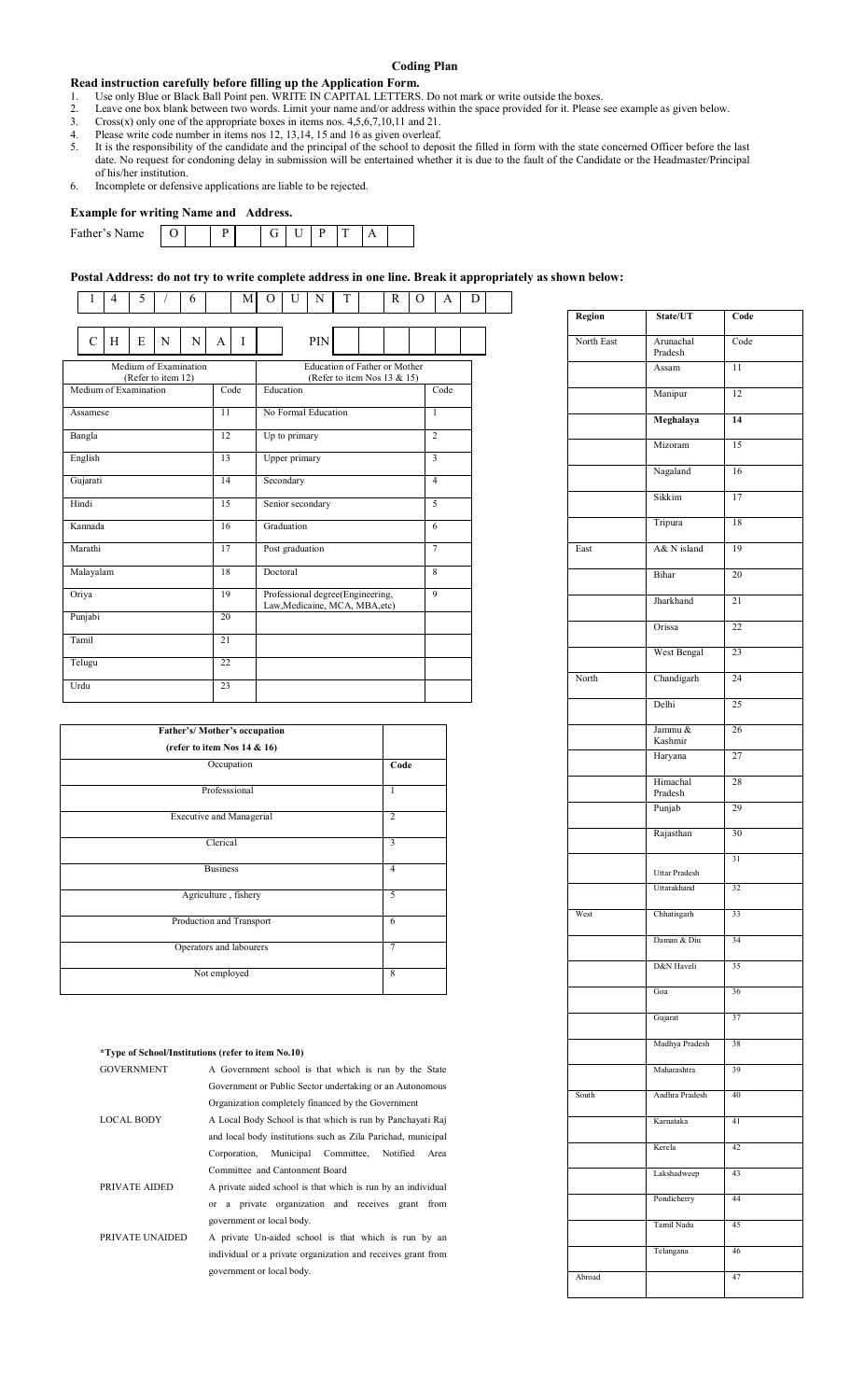| <b>STATE LEVEL NATIONAL TALENT SEARCH EXAMINATION (NTS) - 2018</b> |  |
|--------------------------------------------------------------------|--|
| (For the Students studying in Class X)                             |  |

| Name of the state/UT(Which will conduct the Examination): Meghalaya                       |                           |                                                                  |                                                                                   |                                                   |
|-------------------------------------------------------------------------------------------|---------------------------|------------------------------------------------------------------|-----------------------------------------------------------------------------------|---------------------------------------------------|
| To be filled in by the applicant                                                          |                           | <b>ADMISSION CARD</b>                                            |                                                                                   | Affix Passport size<br>photograph attested by the |
|                                                                                           |                           |                                                                  |                                                                                   | Head of the school/                               |
| $S/O/D/O$ $Sri$                                                                           |                           |                                                                  |                                                                                   | gazetted Officer.                                 |
|                                                                                           |                           |                                                                  |                                                                                   |                                                   |
|                                                                                           |                           |                                                                  |                                                                                   |                                                   |
| Is permitted to appear for the above said examination.                                    |                           |                                                                  |                                                                                   |                                                   |
|                                                                                           |                           |                                                                  |                                                                                   |                                                   |
|                                                                                           |                           |                                                                  |                                                                                   |                                                   |
|                                                                                           |                           |                                                                  |                                                                                   |                                                   |
| She/He is allotted 11 digit Roll Number:                                                  |                           |                                                                  |                                                                                   |                                                   |
| <b>State Code</b><br>$\overline{4}$<br>$\mathbf{1}$                                       | Year<br>8<br>$\mathbf{1}$ | Centre Code                                                      | Serial No.(Office to fill)                                                        |                                                   |
| Date of Examination: 3rd November, 2018<br><b>Venue of Examination Centre:</b>            |                           |                                                                  |                                                                                   |                                                   |
|                                                                                           |                           |                                                                  |                                                                                   |                                                   |
| the control of the control of the control of the control of the control of the control of |                           |                                                                  |                                                                                   |                                                   |
|                                                                                           |                           |                                                                  | Signature of the Head of the School<br>(with Office seal)                         |                                                   |
| Scrutinized by<br>(Office Staff)<br>Examination                                           | Office seal               |                                                                  | Signature of Liaison Officer/District<br>Level Officer/Authorized for State Level |                                                   |
| Signature of the Invigilator<br>At the examination centre                                 |                           | Signature of the candidate in the<br>presence of the Invigilator |                                                                                   | <b>MAT</b>                                        |

SAT............................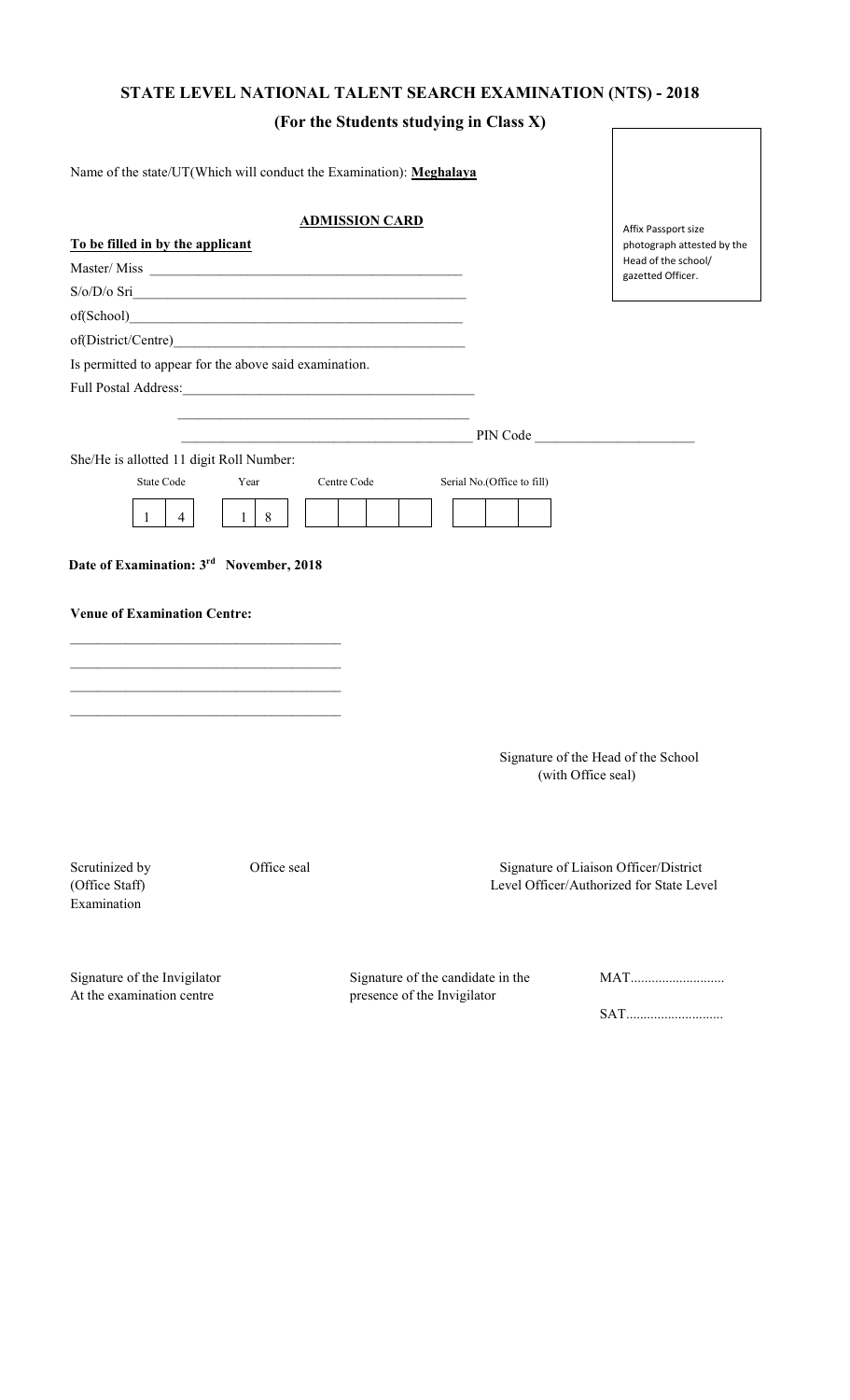# **INSTRUCTIONS TO THE CANDIDATE FOR THE STUDENTS STUDYING IN CLASS X**

- 1. Make Sure that the Admit card is not detached from the Application Form. Admit Card will be sent to the Chief Superintendent of the Examination Centre after allotting the Roll Numbers. Candidate can collect the Admit card from the Centre Superintendent of the Examination Centre **at least one week** before the examination.
- 2. Reach the Examination Centre atleast half an hour before the commencement of the Examination; and occupy the seat that bears your Roll Number.
- 3. DO NOT take Mobile Phones, Calculator, Mathematical or Physical table or any other kind of ready reckoned to the Examination Hall.
- 4. The Examination will be conducted in Two Sessions on the same day.
- 5. You have to take the Examination as per details given below:
	- Mental Ability Test (MAT)
	- Scholastic Aptitude Test (SAT), and

| <b>Type of Test</b>            | <b>No. of Questions</b> | <b>Time Limit</b>                                              |
|--------------------------------|-------------------------|----------------------------------------------------------------|
| Mental Ability Test (MAT)      | 100                     | 120 Minutes +<br>30 mins for differently<br>abled candidates   |
| Scholastic Aptitude Test (SAT) | 100                     | 120 Minutes $+$<br>30 mins for differently<br>abled candidates |

The Applicants are requested to refer/consult State Liaison Officer for the composition of the test.

- 6. Each question carries 1(one) mark.
- 7. Write your Roll Number, as given in the Admit Card, on the Answer Sheet and on the Cover Page of the Question Booklet in the space provided.
- 8. All questions in the booklets are objective type. For each question, Four possible answers are given, but only one is correct. Your task is to find out the correct answer and mark your choice in the Answer Sheet.
- 9. Record your answer-using **Ball Point Pen only**. You have to indicate your answer on the Answer Sheet as advised by the State/UT.
- 10. During the Examination follow the Instructions of the Invigilator strictly.
- 11. Hand over your Question Booklet and Answer Sheets to the Invigilator before you leave the Examination Hall.

# **12. Hand over the Admission Card to the Invigilator before leaving the Examination Hall.**

**Full Postal Address of the candidate for despatch of admission letter:**

 $\mathcal{L}_\text{max}$  , and the contract of the contract of the contract of the contract of the contract of the contract of \_\_\_\_\_\_\_\_\_\_\_\_\_\_\_\_\_\_\_\_\_\_\_\_\_\_\_\_\_\_\_\_\_\_\_\_\_\_\_\_\_\_\_\_\_\_\_\_\_\_\_\_\_\_\_\_\_\_\_\_

PIN Code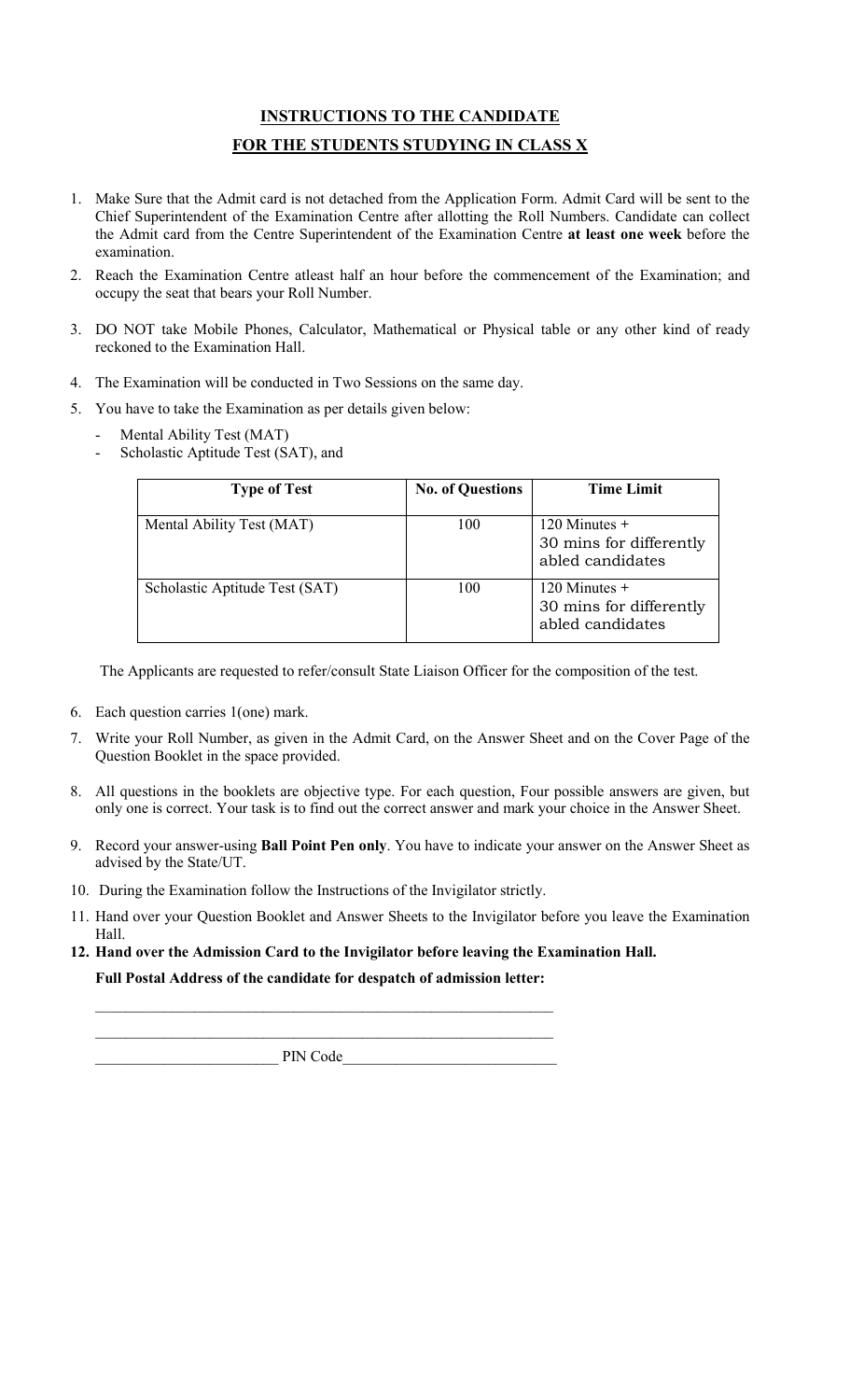# **INSTRUCTION**

## **DISTRICT- WISE LIST OF EXAMINATION CENTRES.**

District- wise list of Examination Centre Codes for State Level NTS Examination for Class X

| Sl. No         | <b>District</b>    | <b>Centre Code</b> | <b>State Code</b> | <b>Last three</b><br>digit (Office |
|----------------|--------------------|--------------------|-------------------|------------------------------------|
|                |                    |                    |                   | to fill)                           |
| 1.             | East Khasi Hills   | 0101               | 14                | 001-999                            |
| 2.             | West Khasi Hills   | 0201               | 14                | 001-999                            |
| 3 <sub>1</sub> | Ri- Bhoi District  | 0301               | 14                | 001-999                            |
| 4.             | West Jaintia Hills | 0401               | 14                | 001-999                            |
| 5.             | West Garo Hills    | 0501               | 14                | 001-999                            |
| 6.             | East Garo Hills    | 0601               | 14                | 001-999                            |
| 7.             | South Garo Hills   | 0701               | 14                | 001-999                            |
| 8.             | East Jaintia Hills | 0801               | 14                | 001-999                            |
| 9.             | North Garo Hills   | 0901               | 14                | 001-999                            |
| 10.            | South West Khasi   | 1001               | 14                | 001-999                            |
|                | Hills              |                    |                   |                                    |
| 11.            | South West Garo    | 2001               | 14                | 001-999                            |
|                | Hills              |                    |                   |                                    |

Example of writing the 12 digit Numbers in the form as well as in the Admit card.

Serial No (to be filled by the Office)

|  |                   |  |  |  | 1 I I |  |
|--|-------------------|--|--|--|-------|--|
|  | $4$ 1 7 0 1 0 1 0 |  |  |  |       |  |
|  |                   |  |  |  |       |  |

### **Points to be Note:**

- **The 4- digit Centre Code to be filled by concern DSEO/SDSEOs not by the candidates.**
- **The last 4 digit in the above example i.e. Serial No. is to be filled by the Office of DSEO/SDSEOs as per the instruction in the above District wise list. There should be No over-writing for the last 3 digit in the Form as well as in the Admit Card.**
- **Admit Cards are to be issued by DSEO/SDSEOs NOT BY DERT but a Photo Copy of the Admit Card must be sent to DERT, Shillong.**
- **Candidates are to submit the Forms through the Principals/Headmaster/Headmistress of the respective Schools and the same must be forwarded to DSEO/SDSEOs of their District on or before 28th September, 2018.**

## **Documents to be submitted along with Application Forms:**

- a) Two passport size
- b) Xerox copy of Progress Report/Report Card of the last promotion examination
- c) Xerox copy SC/ST Certificate for SC/ST candidates.
- d) Disability Status Certificate from Competent Authority (for NTS/NMMS) if any